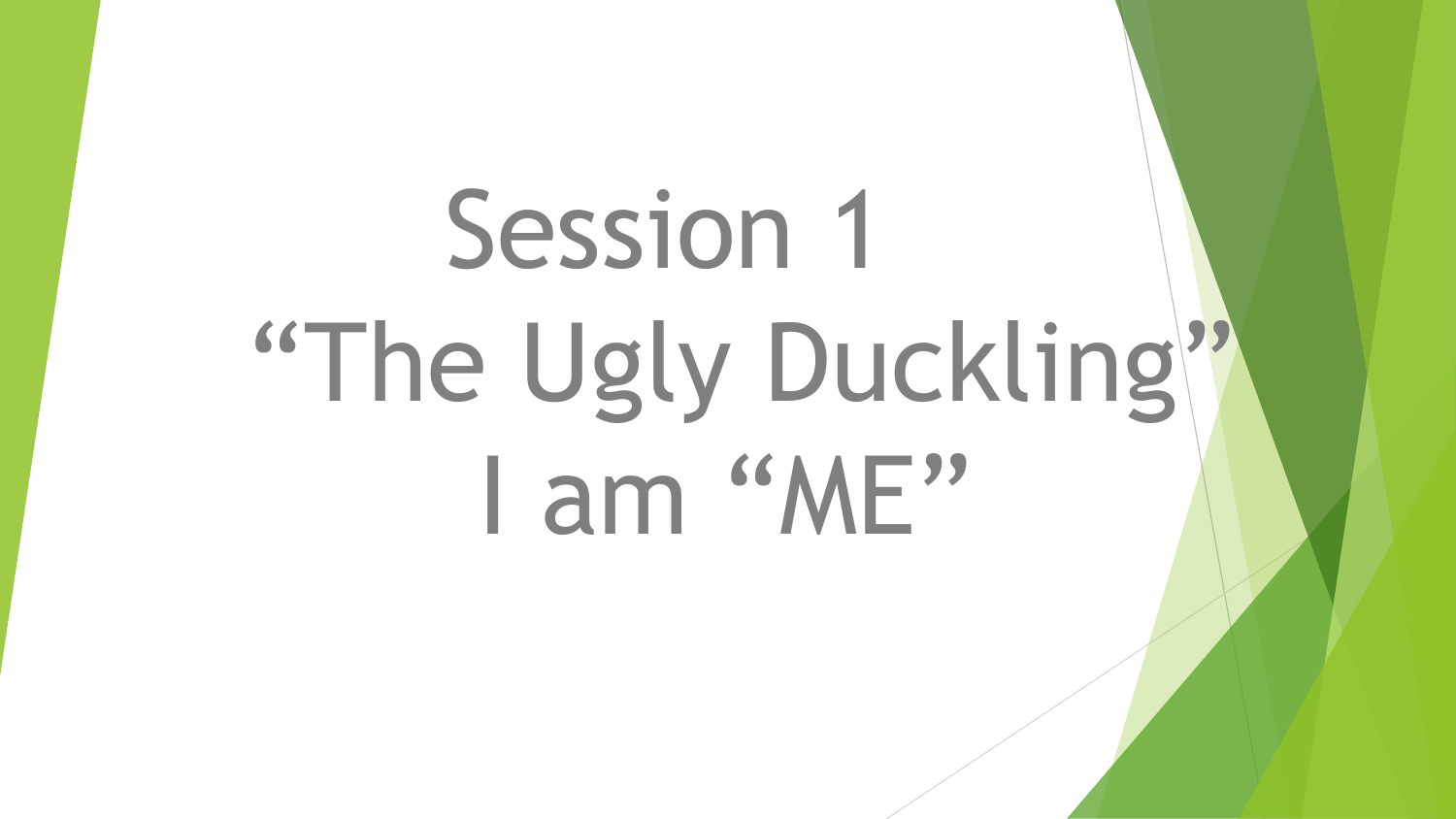Warm-up activity: The Person in the Mirror (2 persons in a group)

One student makes body movements and another student pretends to be the mirror image (mimics his/her partner's movements and do the same movements at the same time). Then swap roles.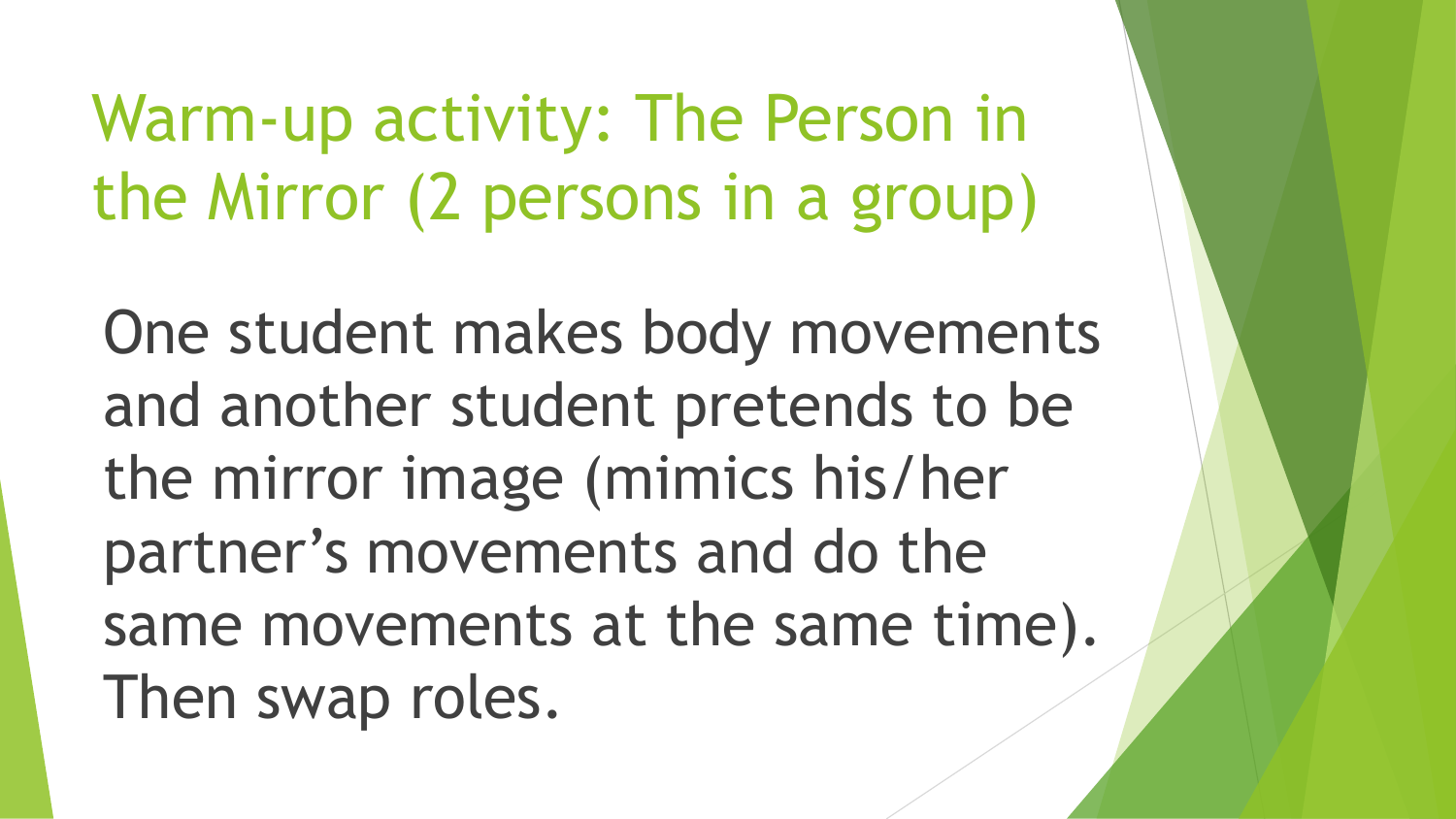# Questions:

## $\blacktriangleright$  To imitate or to be imitated, which one is easier? Why? How difficult is it to mimic other people's motions?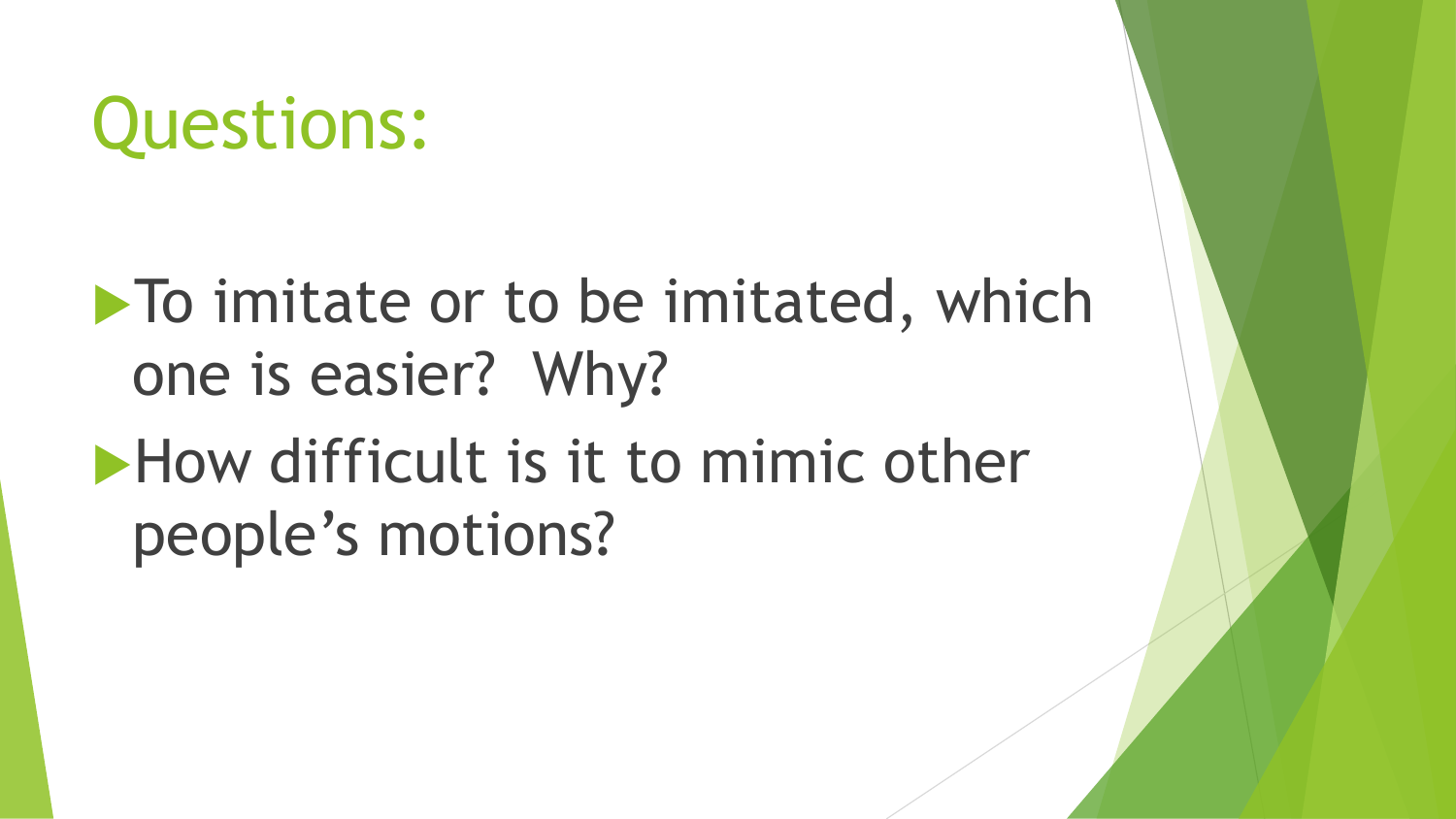# Summing-up:

- 1. It is difficult to imitate another one because you are not that person. The other person may find it easy to make certain body movements or do them at certain speed, which we may find difficulty to follow. This is because each of us is uniquely different.
- 2. Everyone is a unique individual with personal thoughts, strengths and weaknesses.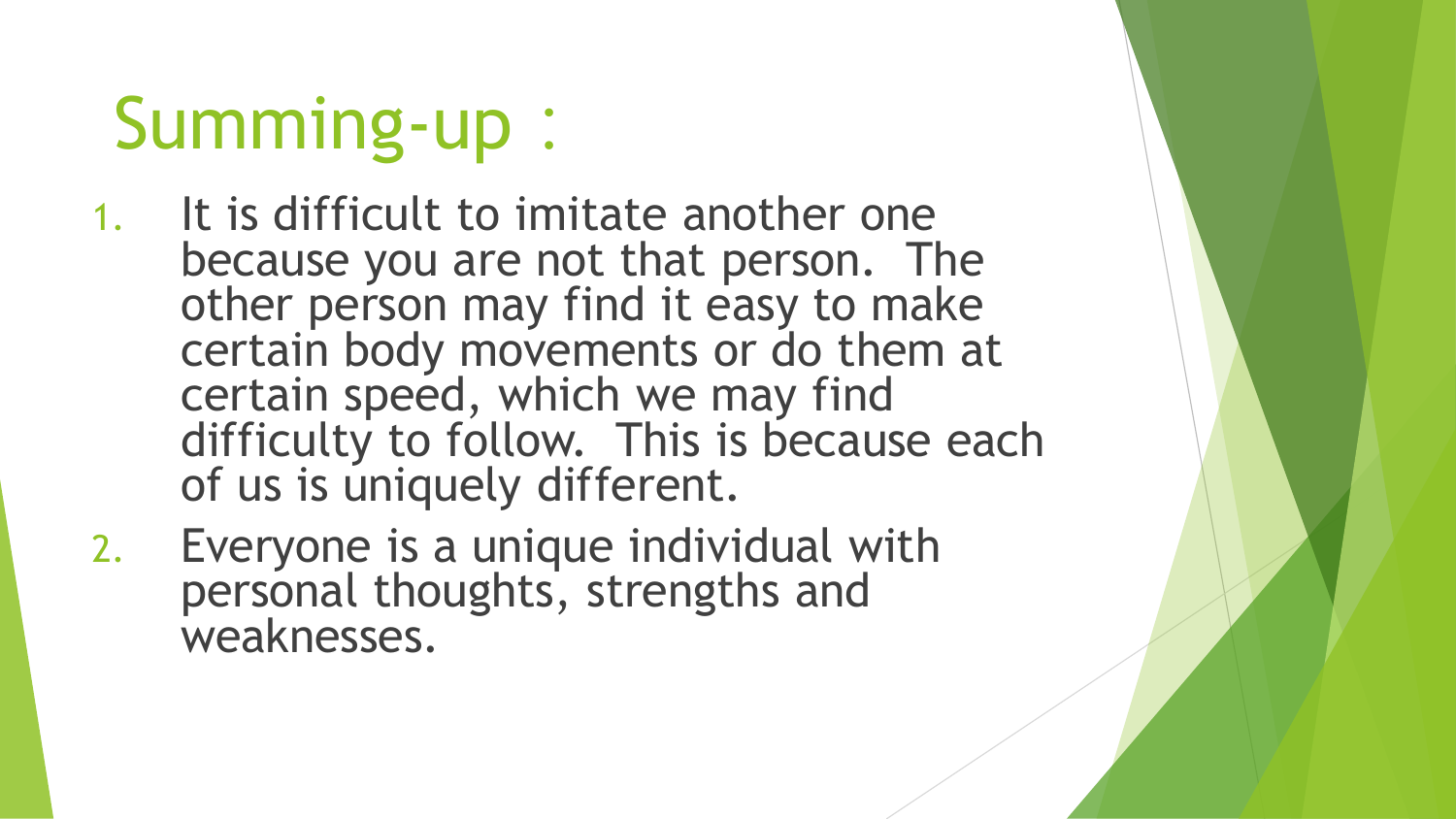### Theme Activity:

▶ Watch a movie depicting the theme online: Part 1 of The Ugly Duckling by Hans Christian Andersen (from the opening to 13:20)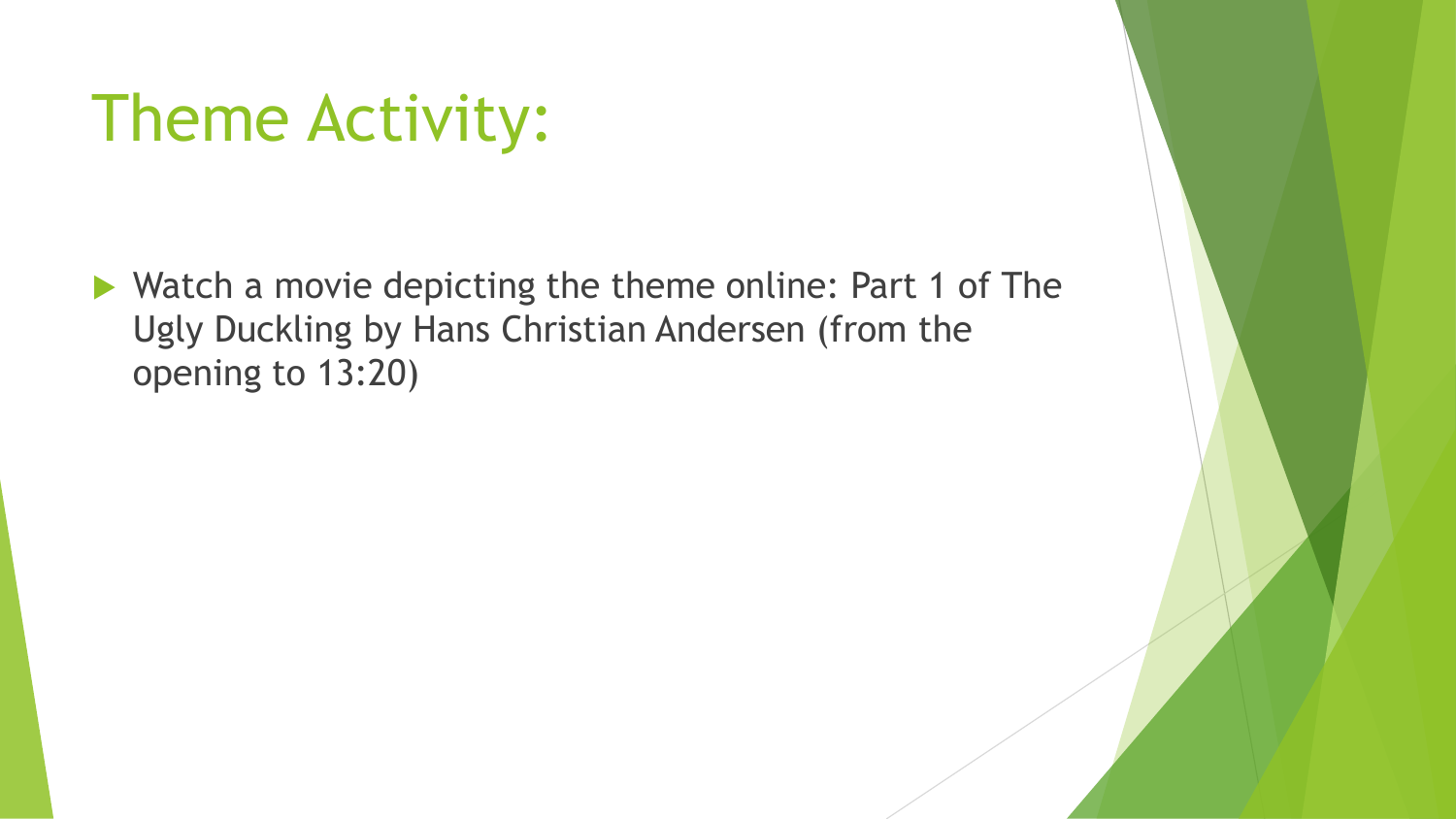### Questions:

- 1. Please describe the appearance and uniqueness of the Ugly Duckling.
- 2. What happened to the Ugly Duckling?
- 3. If you were the Ugly Duckling and teased by everyone, how would you feel and respond?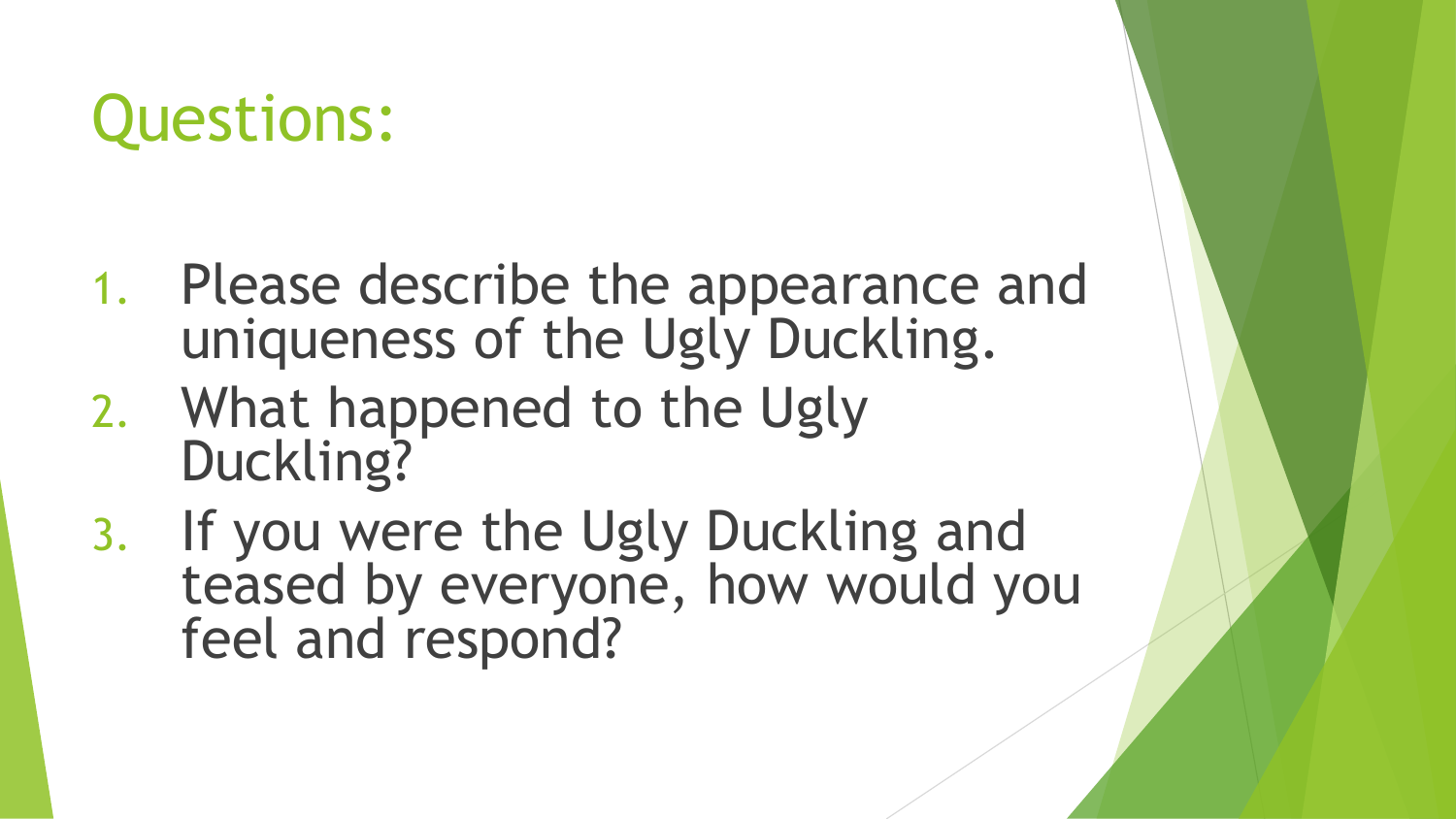#### How do you describe students lacking in selfconfidence?

- **a.** Hyper-sensitive to criticisms.
- b. Copy behavior to please other people.
- **C. Desperately seeking approval.**
- d. Accustomed to use negative words to describe himself/ herself and other people.
- **Le. Do not like his/her own appearance.**
- **F. Feel uncomfortable with compliments.**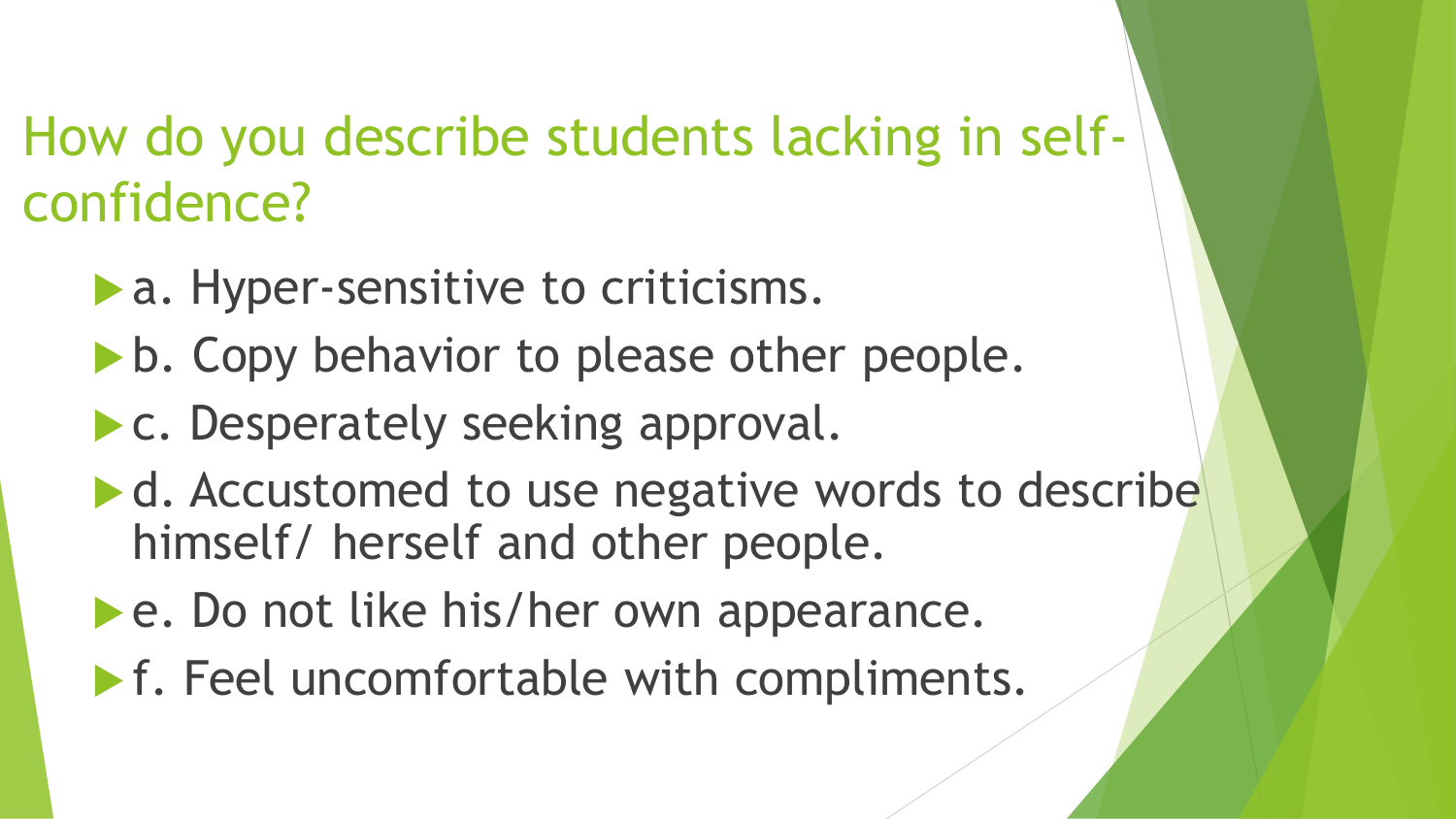# How do you describe students with self-confidence?

- a. Always reflect on criticisms.
- b. Do not follow the crowd easily and have the courage to stand out. Do not have the habit of seeking approval.
- ▶ c. Accustomed to use positive words to describe himself/ herself and other people.
- d. Accept his/her own appearances and can accurately describe his/her personal strengths.
- ▶ e. Not afraid of taking compliments.
- **F. Able to express emotions properly.**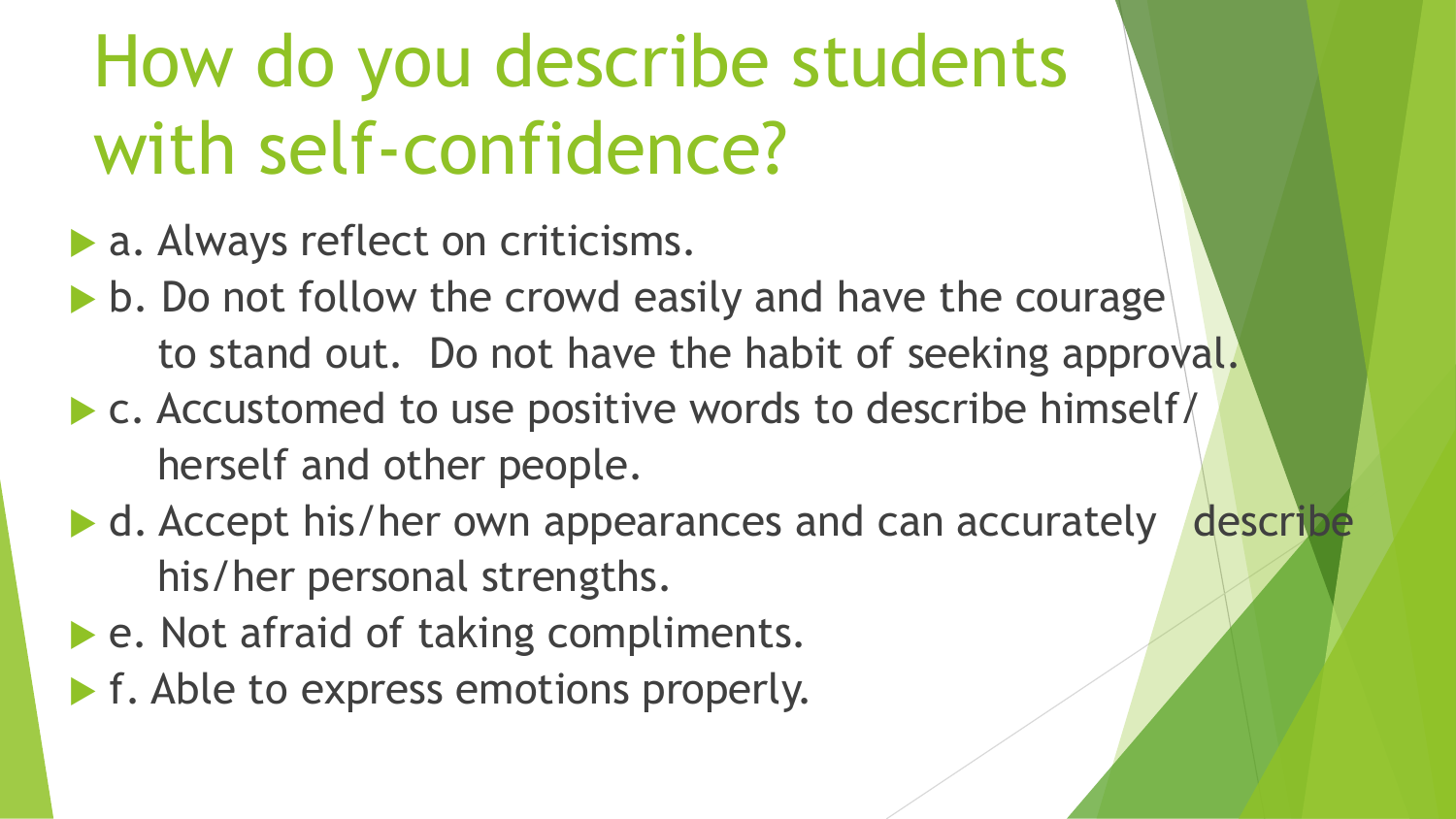### Group activity:

- Distribute the worksheet of "Get to Know Yourself".
- **Write down names, class and dates.**
- $\blacktriangleright$  Then, ask students to appraise their abilities, strengths and weaknesses.
- $\blacktriangleright$  Follow the sample and fill in their abilities, strengths and weaknesses.
- ▶ Upon completion, two students will form a group to share their ideas, feelings and views.
- Invite two to three groups of students to share their ideas.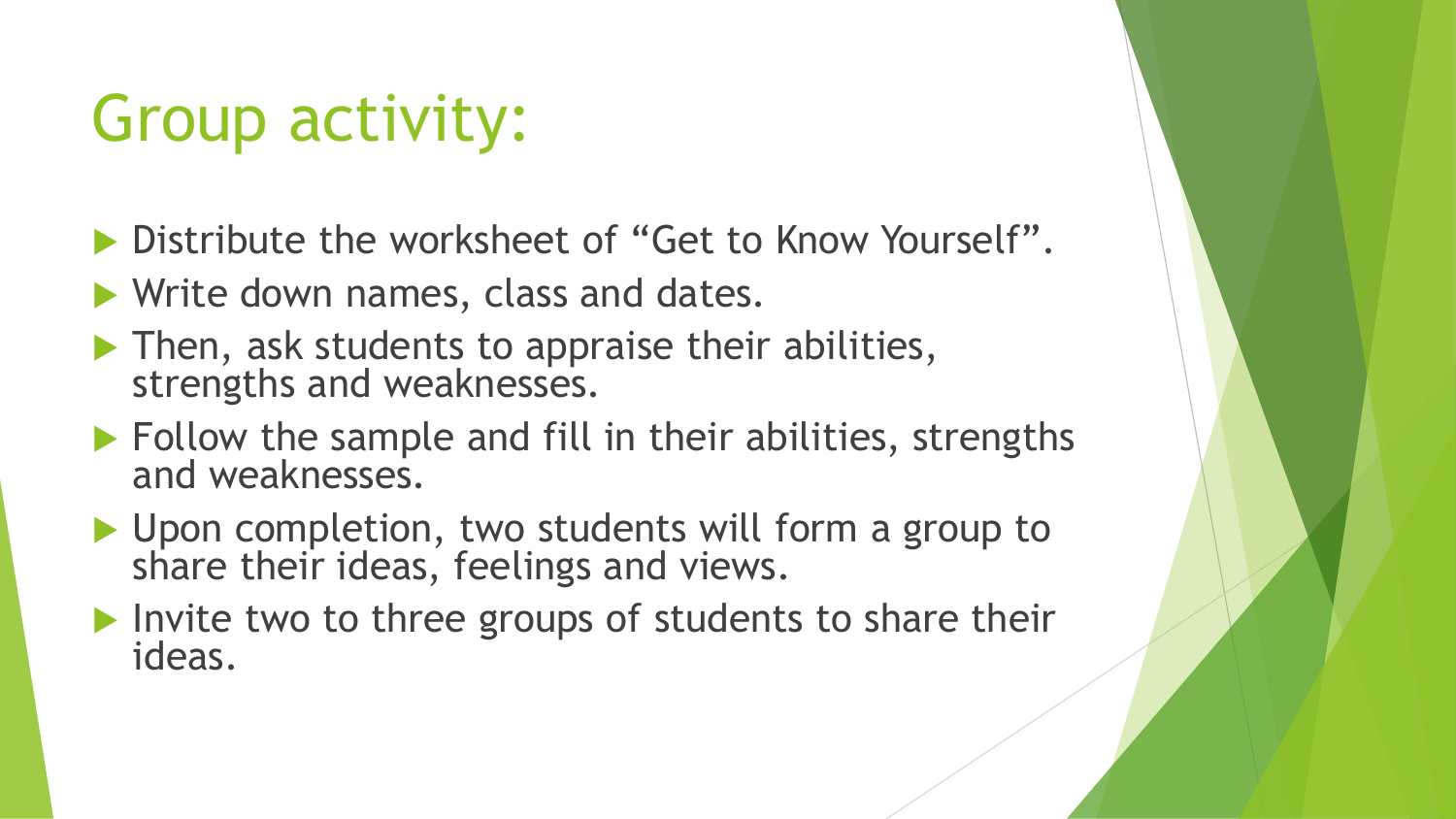### Questions:

- 1. How do you feel when you hear other people share their views/comments about you (including your competence, strengths and weaknesses)?
- 2. How are you going to deal with the personal weaknesses pointed out by another student today? (Accept and make improvements proactively.)
- 3. How will you help the others face their weaknesses?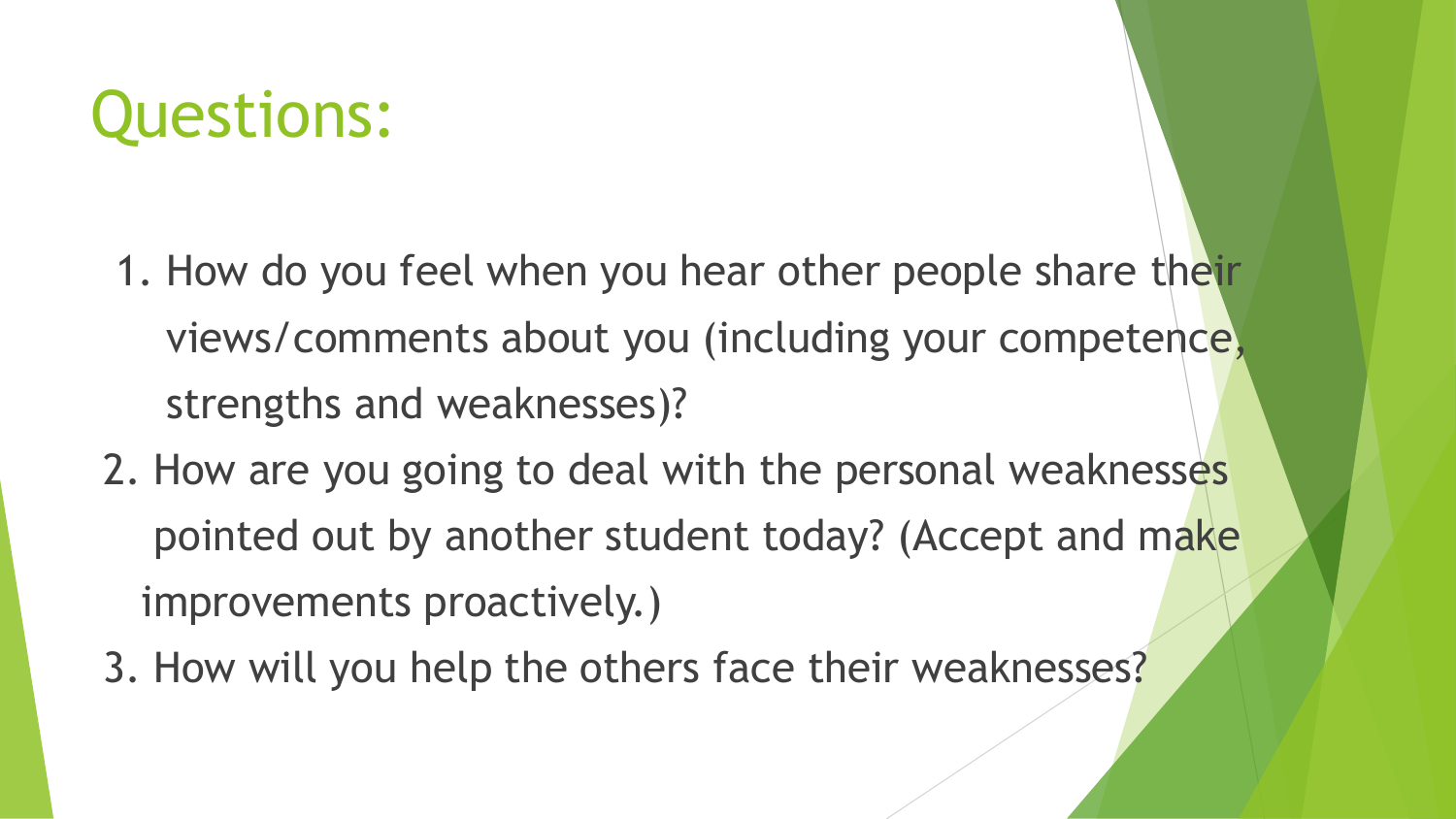# Reflection and Conclusion:

- Students should be encouraged to analyse their own competence, explore personal strengths and accept personal weaknesses.
- Students should also learn to share their views, feelings and ideas with other people so as to get a better understanding about themselves and other people, as well as learning to appreciate the strengths of themselves and other people.
- Students should acknowledge their own virtues and those of others, embrace personal shortcomings and make improvements proactively to develop self-esteem.